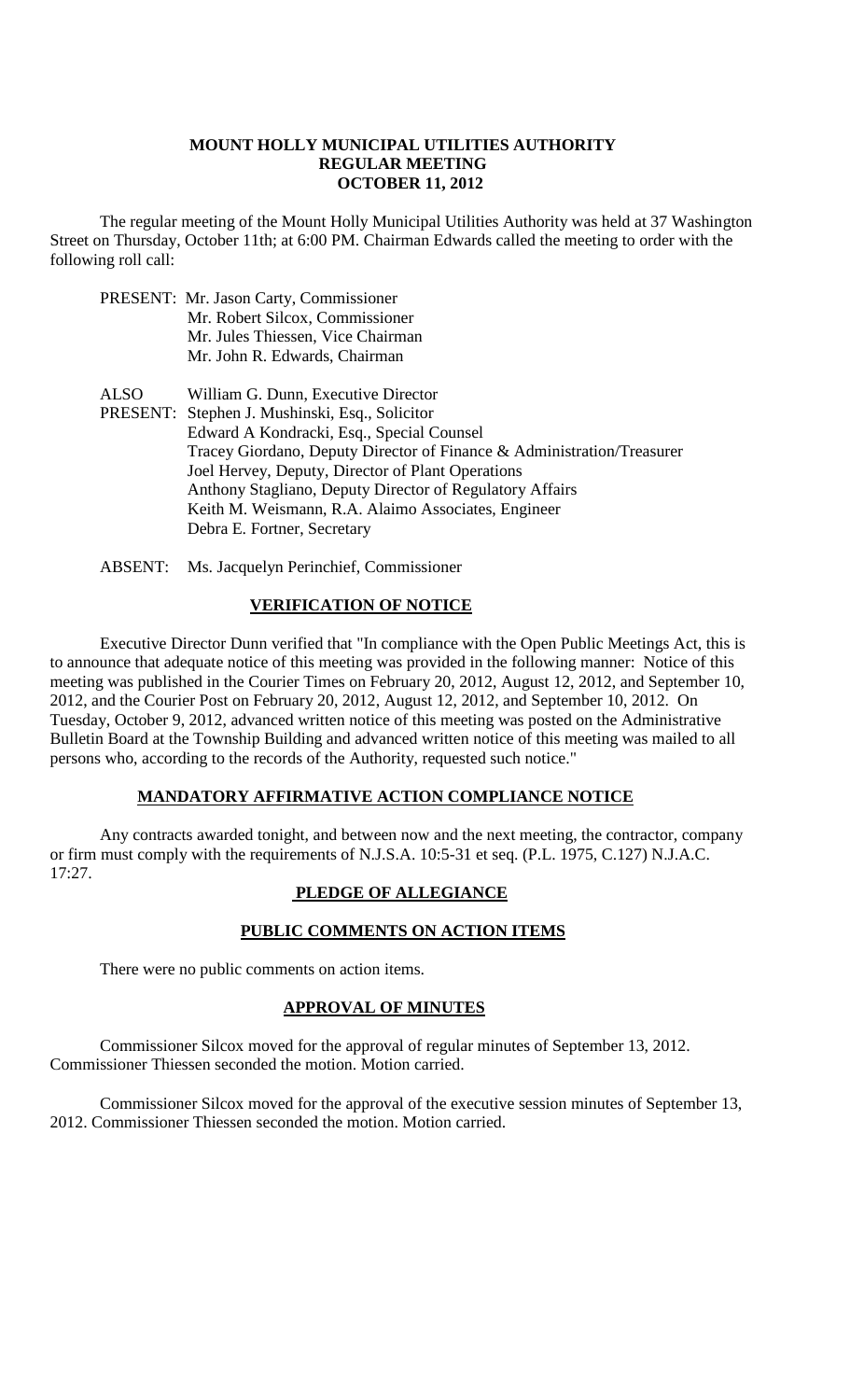#### **OLD BUSINESS**

# **PUBLIC HEARING**

#### **RESOLUTION 2012-60**

### **A RESOLUTION OF THE MOUNT HOLLY MUNICIPAL UTILITIES AUTHORITY APPROVING A SERVICE AGREEMENT WITH YAWGA ENERGY PRODUCTS, LLC**

The Commissioners received information in their packets regarding the proposed service agreement with Yawga Energy Products, LLC. Chairman Edwards asked if any comments had been received. The Executive Director stated that no written or oral comments were received. Chairman Edwards asked if there were any comments from the public. There were no comments from the public. Chairman Edwards asked if there were any comments from the Commissioners. There were no comments from the Commissioners. Chairman Edwards declared the public hearing closed.

Commissioner Silcox moved for the approval of Resolution 2012-60. Commissioner Thiessen seconded the motion. At the call of the roll, the vote was:

AYES: Commissioner Carty, Commissioner Silcox, Commissioner Thiessen, Chairman Edwards.

NAYS:

### **NEW BUSINESS**

Deputy Director of Regulatory Affairs, Stagliano, explained there was a public bid for custodial services but the Authority also had the option of extending the current contract for one more year. The bid prices received were well above the existing price structure with the existing vendor. Mr. Stagliano recommended extending the last year of the current contract, and then next year, the Authority will have to go out for a public bid again. Commissioner Thiessen asked why the current contract holder did not submit a bid. Deputy Director of Regulatory Affairs Stagliano stated it was because the current contract holder is aware of the extension option. Solicitor Mushinski stated he would prepare a resolution reflecting the decision to reject the new bids and extend the current contract.

#### **RESOLUTION 2012-61**

#### **A RESOLUTION OF THE MOUNT HOLLY MUNICIPAL UTILITIES AUTHORITY REJECTING CERTAIN BIDS FOR CUSTODIAL SERVICES AND EXTENDING CURRENT CONTRACT OF ABLE CLEANING SERVICE**

Commissioner Carty moved for the approval of Resolution 2012-61. Commissioner Silcox seconded the motion. At the call of the roll, the vote was:

AYES: Commissioner Carty, Commissioner Silcox, Commissioner Theissen, Chairman Edwards.

NAYS: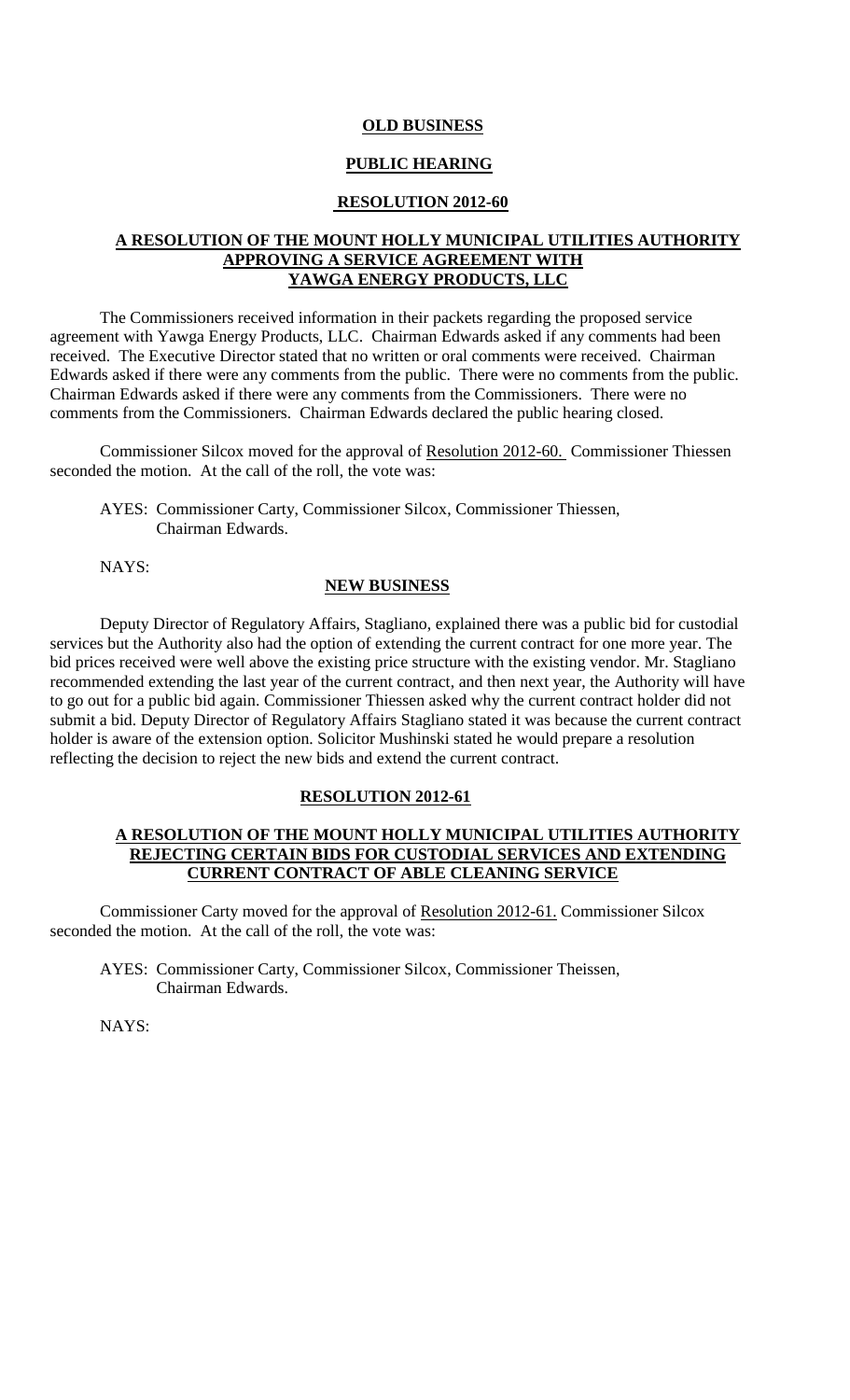## **RESOLUTION 2012-56**

# **A RESOLUTION APPROVING THE OPERATING EXPENSES FOR THE MONTH OF SEPTEMBER, 2012**.

Commissioner Silcox moved for the approval of Resolution 2012-56. Commissioner Thiessen seconded the motion. At the call of the roll, the vote was:

AYES: Commissioner Silcox, Commissioner Thiessen, Chairman Edwards

NAYS: Commissioner Carty

#### **RESOLUTION 2012-56A**

### **A RESOLUTION APPROVING SEWER REFUND EXPENDITURES FOR THE MONTH OF SEPTEMBER 2012**

Commissioner Silcox moved for the approval of Resolution 2012-56A. Commissioner Thiessen seconded the motion. At the call of the roll, the vote was:

AYES: Commissioner Carty, Commissioner Silcox, Commissioner Thiessen Chairman Edwards

NAYS:

#### **RESOLUTION 2012-57**

### **A RESOLUTION APPROVING THE ESCROW EXPENSES FOR THE MONTH OF SEPTEMBER**

Commissioner Silcox moved for the approval of Resolution 2012-57. Commissioner Thiessen, seconded the motion. At the call of the roll, the vote was:

AYES: Commissioner Carty, Commissioner Silcox, Commissioner Thiessen, Chairman Edwards

NAYS:

# **RESOLUTION 2012-58**

# **A RESOLUTION APPROVING THE EXPENDITURES FOR THE MONTH OF SEPTEMBER 2012 FROM THE IMPROVEMENT AND REPLACEMENT FUND**.

Commissioner Silcox moved for the approval of Resolution 2012-58. Commissioner Thiessen, seconded the motion. At the call of the roll, the vote was:

AYES: Commissioner Carty, Commissioner Silcox, Commissioner Thiessen, Chairman Edwards

NAYS: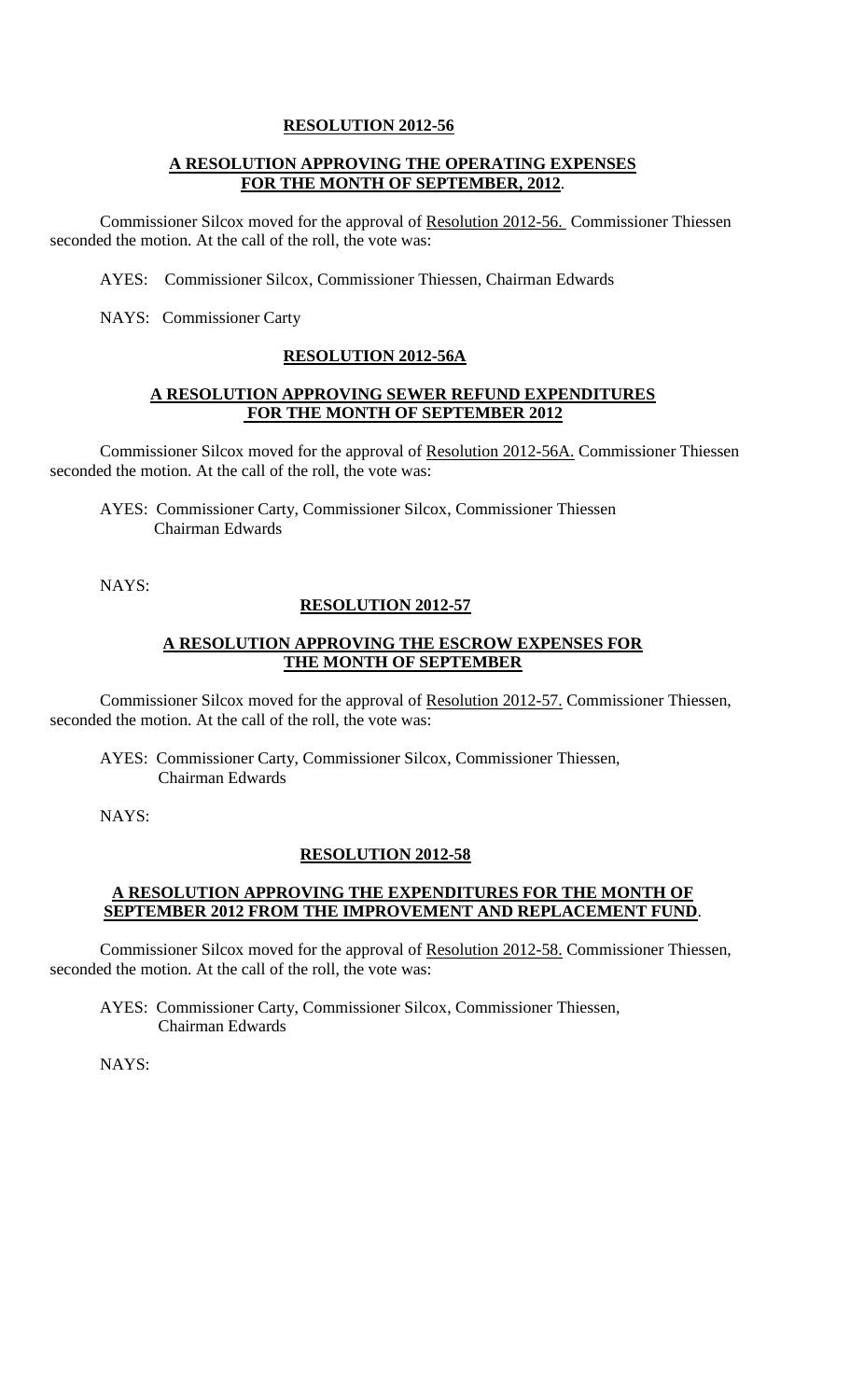### **RESOLUTION 2012-59**

# **A RESOLUTION OF THE MOUNT HOLLY MUNICIPAL UTILITIES AUTHORITY CONSENTING TO THE PROPOSED WATER QUALITY MANAGEMENT (WQM) PLAN AMENDMENT ENTITLED: BURLINGTON COUNTY FUTURE WASTEWATER SERVICE AREA MAP**

Executive Director Dunn reported he has contacted Hainesport Township, regarding the Water Quality Management Plan, however they have not filed their copy with the County as of yet. Executive Director Dunn has also made several attempts to contact Lumberton Township with no success. There have been several discussions with Moorestown resulting in the agreement the area near Hartford Road on the plan could go to either their Township or to the Authority. Westampton has an area between the turnpike and Route 295 which Willingboro has the right to however, if they do not want it, the Authority would take it. The County plan

is to develop the 206 service area which includes portions of Pemberton that would be well serviced by our Authority. Executive Director Dunn stated overall the plan is in good shape and in another month or so it will be advancing to the Tri-State area.

Commissioner Silcox moved for the approval of Resolution 2012-59. Commissioner Thiessen, seconded the motion. At the call of the roll, the vote was:

AYES: Commissioner Carty, Commissioner Silcox, Commissioner Thiessen, Chairman Edwards

NAYS:

# **COMMUNICATIONS**

Executive Director Dunn reported he has received union communication offering four dates to choose from to meet regarding the upcoming contract with the Authority commissioners who serve on the Union Contract Committee. Chairman Edwards voiced his preference and Secretary Fortner will coordinate dates with Commissioner Perinchief via e-mail as well as the response to the union. The current contract expires December 31, 2012.

Executive Director Dunn stated he has attended five Lumberton Township Planning Board Meetings in regards to the solar power project. At the July meeting an agreement was reached. A resolution was to be written and approved by their board. Executive Director Dunn explained that since that time the Authority has had a go-round with PSE&G. Currently PSE&G is claiming the issue will be resolved shortly, therefore the Authority will be able to obtain permits once the resolution is approved. The Lumberton Board voted on it; they just never adopted the approval.

Executive Director Dunn discussed the memo prepared Deputy Director of Plant Operations, Hervey, regarding possible radiation contamination of equipment sold by the Authority on Govdeals.

Executive Director Dunn reported currently the Authority is utilizing a Bioair unit on rental. The Authority is in the process of negotiating the price with the current owner and retaining the warranties.An RFP is being prepared to cover the rules and regulations. A bid is also being prepared for the removal of concrete pads and retaining walls.

#### **MATTERS TO BE PRESENTED BY THE PUBLIC**

There were no matters to be presented by the public.

# **REPORT OF THE EXECUTIVE DIRECTOR**

The Executive Director had nothing further to report.

#### **REPORT OF THE ENGINEER**

The report of the Engineer was received. Mr. Weisman reported he will be meeting with Executive Director Dunn next week to clean up old, outstanding, items.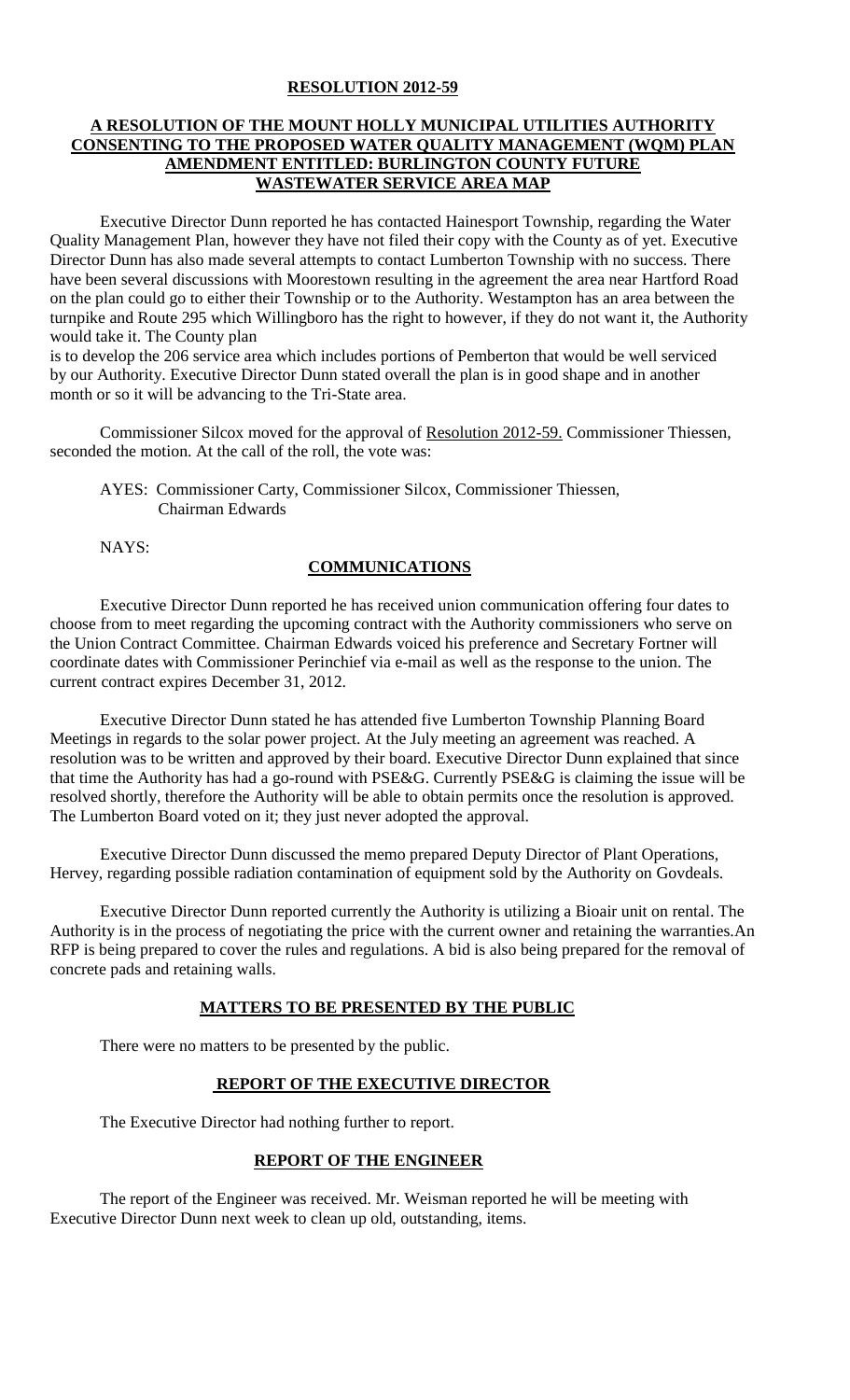# **REPORT OF THE DEPUTY DIRECTOR FOR PLANT OPERATIONS**

The Report of the Deputy Director of Plant Operations was received

Commissioner Thiessen asked how the odor problem referred to in the report is progressing. Deputy Director of Plant Operations stated the Authority is continuing to work with the chemical supplier; readings have been reduced. Currently, how the process can be fine tuned and chemicals can be saved, is being investigated.

# **REPORT OF THE DEPUTY DIRECTOR FOR REGULATORY AFFAIRS**

The Report of the Deputy Director for Regulatory Affairs was received.

# **REPORT OF THE SOLICITOR**

The solicitor had nothing further to report for public session.

# **REPORT OF THE DEPUTY DIRECTOR OF FINANCE AND ADMINISTRATION**

The Report of the Deputy Director of Finance and Administration was received.

Deputy Director of Finance and Administration, Giordano, reported she met with Commissioner Silcox earlier this week regarding the budget, after which time she forwarded a copy of it along to the other Commissioners. She advised the Commissioners the budget is due to the State by the 1<sup>st</sup> of November. Commissioner Thiessen asked what happens if it is late. Special Counsel, Kondracki, explained a resolution would have to be adopted explaining the reasons the budget is being submitted late and the Authority would have to continue under the old operating budget until the new one is approved.

# **OTHER NEW BUSINESS**

There was no other new business.

# **MATTERS TO BE PRESENTED BY THE COMMISSIONERS**

Solicitor Mushinski stated he has a matter for closed session regarding personnel matters.

# **EXECUTIVE SESSION**

Commissioner Thiessen moved for the approval of Resolution 2012-62. Commissioner Carty seconded the motion.

At 6:35 PM the Authority Commissioners retired to Executive Session for a discussion involving personnel matters.